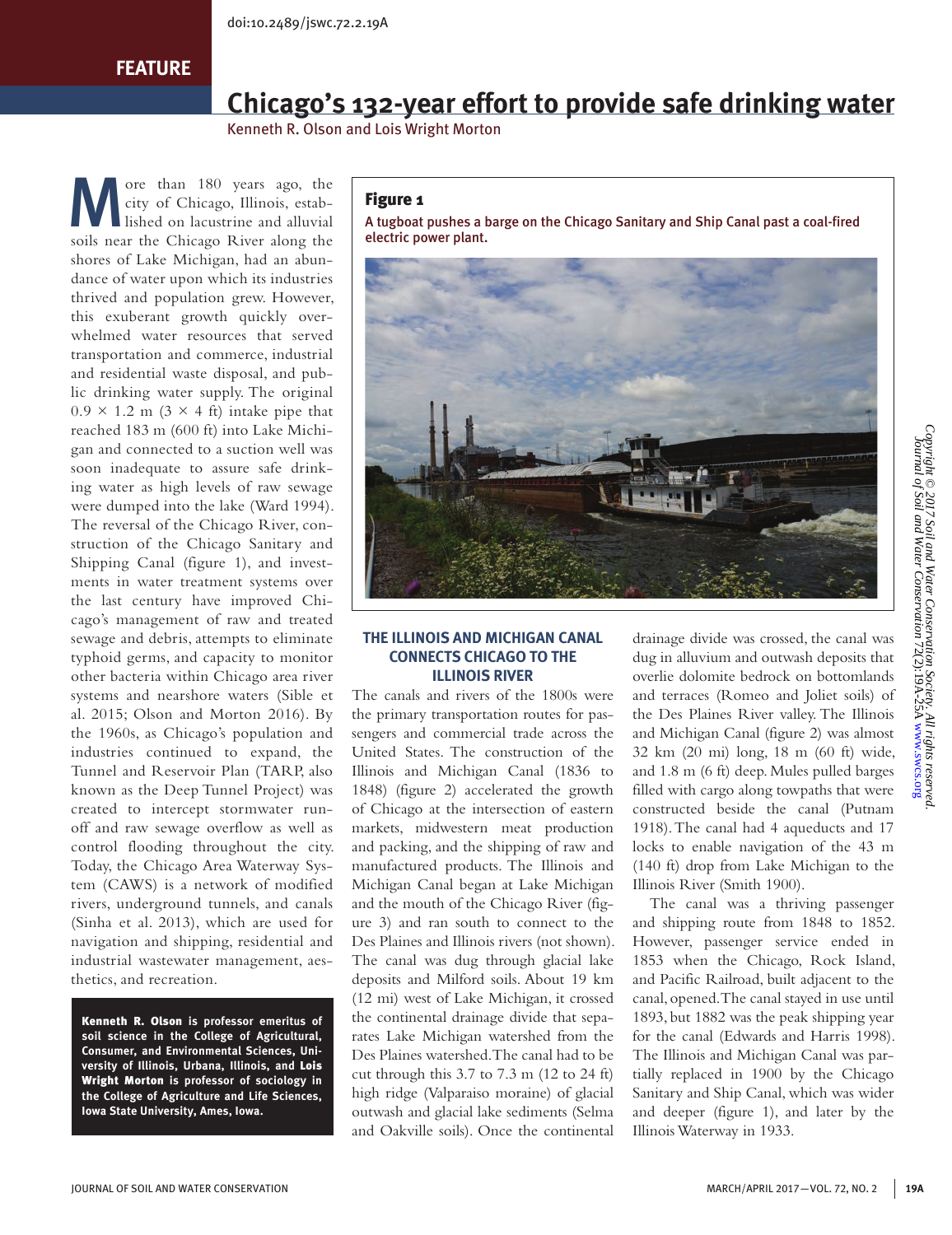#### **CONTAMINATION OF CHICAGO'S DRINKING WATER SUPPLY**

The Chicago and Calumet rivers (figure 3) and connecting canals were used in the 1800s for navigation and waste disposal for stockyards, meat packing plants, and other industries; they were used similarly by city residents. The Great Chicago Fire of 1871 destroyed stockyards, wooden industrial buildings, and residential houses in much of Chicago. The growth of the city was not slowed, and rebuilding occurred rapidly along the Illinois and Michigan Canal, the Chicago River, and the shores of Lake Michigan. With increasing population, the Illinois and Michigan Canal (figure 2) became badly polluted by untreated sewage and industrial debris and waste. Following the Great Fire, the canal was dredged to increase the speed of the water flow and move sewage more quickly into Lake Michigan. A large storm in 1885 dropped high levels of precipitation in a short period of time on the city and resulted in runoff that washed untreated sewage and debris far out into the lake. This put Chicago's drinking water supply at risk since the city water intakes were located 3.2 km (2 mi) offshore. Although typhoid and cholera were risks, no epidemics occurred. However, this was a wakeup call, and in 1889 the Illinois legislature created the Chicago Sanitary District (currently the Metropolitan Water Reclamation District of Greater Chicago).

The Chicago Sanitary District designed a plan to build a network of channels and canals that would reverse the flow of the Chicago and Calumet rivers (figure 3) away from Lake Michigan and redirect wastewater and contaminated runoff downstream (figure 4) into the Illinois River where pollutants could be diluted and treated naturally as waters flowed to the Mississippi River. The US Army Corps of Engineers (USACE) reversed the direction of a portion of the Chicago River in 1892, and Chicago's sewage began to flow into the Illinois and Michigan Canal southward instead of into Lake Michigan. However, this was a temporary fix; and the complete reversal of the Chicago River's flow was not accomplished until the Sanitary and Ship Canal was opened in 1900.

#### Figure 2

This quiet preserved section of the Illinois and Michigan Canal at Lockport, Illinois, was once a busy waterway filled with boats. The Illinois and Michigan Canal, built in 1848, connected the Chicago River to the Illinois River through 17 locks and 4 aqueducts.



#### **REVERSAL OF THE CHICAGO RIVER AND CONSTRUCTION OF THE CHICAGO SANITARY AND SHIP CANAL**

The permanent reversal of the Chicago and Calumet rivers with the construction of the Chicago Sanitary and Ship Canal was an immense municipal public works achievement that became internationally known as one of the seven wonders of American engineering (Ward 1994). It provided training for a generation of engineers, many of whom later went on to design and construct the Panama Canal and the Headwaters Diversion levee and drainage system south of Cape Girardeau, Missouri (Olson et al. 2016). More than 9.2 million  $m^3$  (12 million  $yd^3$ ) of rock were blasted and hauled away. Additionally, over 22.9 million  $m^3$  (30 million  $yd^3$ ) of earth were moved (Ward 1994). The end result was a 45 km (28 mi) long, 61 m (202 ft) wide, and 7.3 m (24 ft) deep canal that diverted Chicago's industrial and sanitary waste away from Lake Michigan into the Des Plaines and Illinois rivers (figure 4). It also made Chicago a key midwestern port with shipping connections between the Great Lakes Waterway and the Mississippi River system to the Gulf of Mexico (figure 5) (Olson and Morton 2016).

The Chicago Sanitary and Ship Canal linked the south branch of the Chicago River to the Des Plaines River at Lockport and was opened on January 2, 1900. The flow of the water was permanently reversed (figure 4) by January 17. Later, the Chicago Sanitary and Ship Canal was extended to Joliet (1903 to 1907) in order to replace the smaller Illinois and Michigan Canal and handle larger barges and more shipping traffic. A few years later, the North Shore Channel (1910) and the Calumet-Saganashkee (Calumet-Sag or Cal-Sag) Canal (1922) were built (figures 4 and 6).

### **MOVEMENT OF WATER AND POLLUTANTS ACROSS THE TRANSCONTINENTAL DIVIDE AND THE CHICAGO AREA WATERWAY SYSTEM**

Chicago wastewater flowed into Lake Michigan before 1900 via the Calumet and Chicago rivers (figure 3). Prior to the construction of the Chicago Sanitary and Ship Canal, the shallower and narrower Illinois and Michigan Canal connected the waterways for navigable shipping over the Chicago Portage (Olson and Morton 2016). With the construction of the Chicago Sanitary and Ship Canal, wastewater flowed toward the Des Plaines River (figure 4), into the Illinois River, and then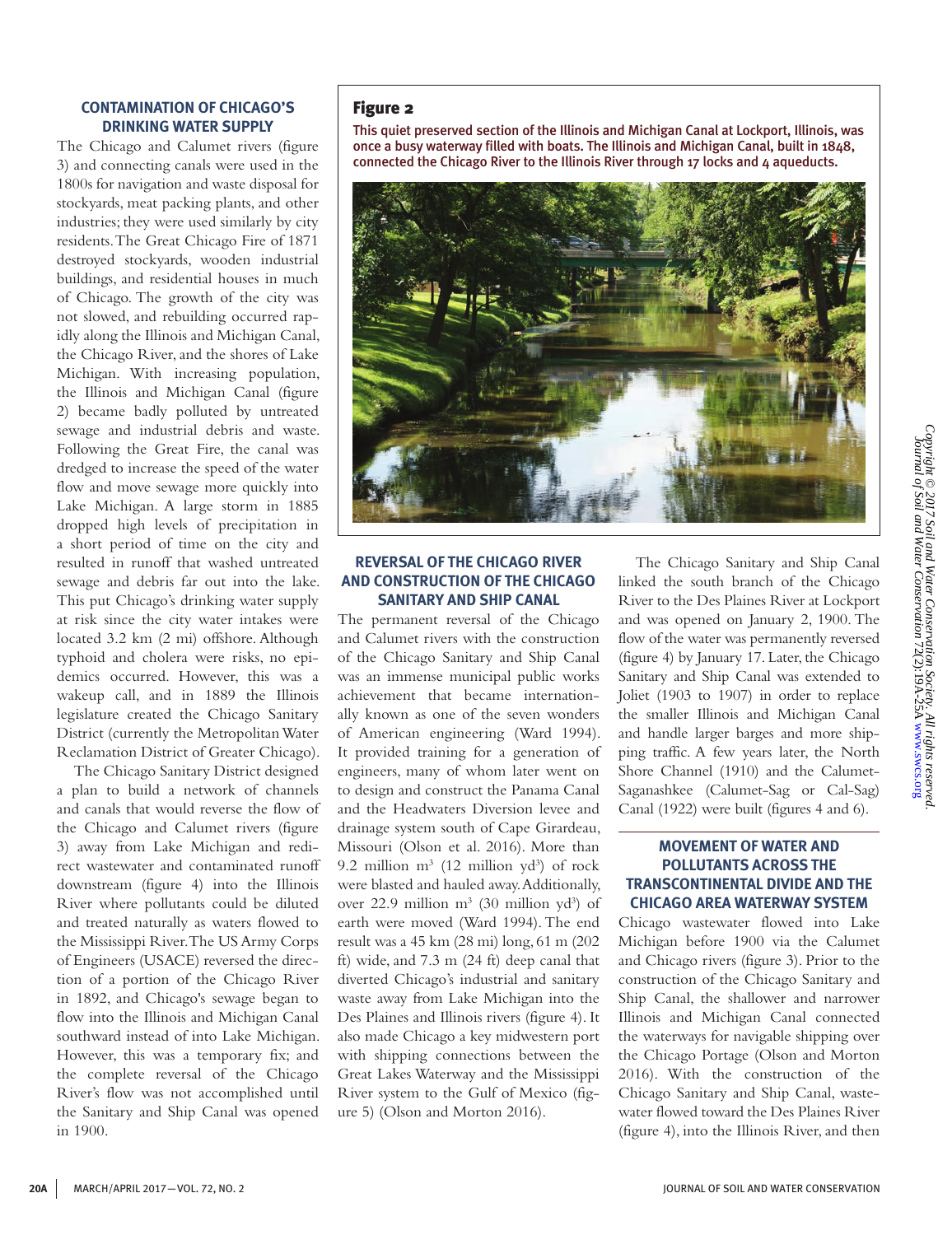## Figure 3

This map shows the water flow of the Chicago and Calumet rivers into Lake Michigan prior to 1900. The continental drainage divide separates Lake Michigan from the Des Plaines and Illinois rivers that flow south into the Mississippi River.



into the Mississippi River. Note that figure 3 does not show the Illinois and Michigan Canal built in 1848 that crossed the continental divide that separates the drainage of the Great Lakes basin and the Mississippi River basin.

Today the Chicago River flows away from Lake Michigan to the west where it merges with the North Shore Channel and into the Chicago Sanitary and Ship Canal. The CAWS has eight reaches consisting of canals, underground tunnels, and rivers that have been modified. It also includes four water treatment and reclamation plants on the banks of the waterway (Sinha et al. 2013). This channelized water system throughout the Chicago area has no floodplain and no natural water filtering capacity. Urbanization of Chicago has changed the hydrology of this water network, of which more than 70% is treated wastewater from reclamation plants (Sinha et al. 2013). Impervious surfaces in the core urban area of Chicago (Cook County) exceed 30% of land cover. This diminishes groundwater infiltration and accelerates the rate and volume of runoff that the Metropolitan Water Reclamation District must manage.

#### **CHICAGO SANITARY AND SHIP CANAL WATER DIVERSION**

The Chicago Sanitary and Ship Canal was intended to redirect water from Lake Michigan and discharge it into the Mississippi River watershed (figure 4). A

specific quantity of water was authorized to be diverted away from Lake Michigan under the US Rivers and Harbors Acts (Olson and Morton 2016). The reversed flow and increased volume of water has effectively flushed untreated sewage away from Lake Michigan. However, water limits have not been honored or sufficiently regulated over the years, and the canal has impacted water levels in the US-Canadian managed Great Lakes and St. Lawrence River. Litigation began as early as 1907 when a court suit, Sanitary District of Chicago vs. United States, was forwarded to the Supreme Court. Downstream states sided with the Chicago Sanitary District; a few years later the issue continued to be litigated as Wisconsin vs. Illinois. Canal management was turned over to the USACE in 1930, and the flow of water into the canal was reduced while retaining the important navigation function. Court decisions have pushed the sanitary district to invest in treating the city's raw sewage. Today, an international treaty involving Canada and the governors of the Great Lakes states jointly monitors and regulates water diversions from the Great Lakes system through the International Joint Commission.

### **THE ILLINOIS WATERWAY SYSTEM**

The Chicago Sanitary and Shipping Canal and the Illinois River are part of the 14,000 km (9,000 mi) Mississippi River system that is navigable because of extensive lock and dam engineering. The Illinois Waterway runs from the Chicago and Calumet rivers in Chicago to Grafton, Illinois (figure 5), where the Illinois River flows into the Mississippi River (Olson and Morton 2016) connecting the Great Lakes to the Gulf of Mexico. The waterway drops from 173 m (578 ft) above sea level at Lake Michigan to 126 m (419 ft) at the mouth of the Illinois River as it flows southwest into the Mississippi River. Eight locks (figure 5) control water flow along the entire 538 km (336 mi) system that has a 2.7 m (9 ft) deep navigation channel. Two additional locks and dams on the Mississippi River north of St. Louis, Missouri, make navigation possible from Chicago to St. Louis and points further south (Olson and Morton 2014). The construction of the Chicago Sanitary and Ship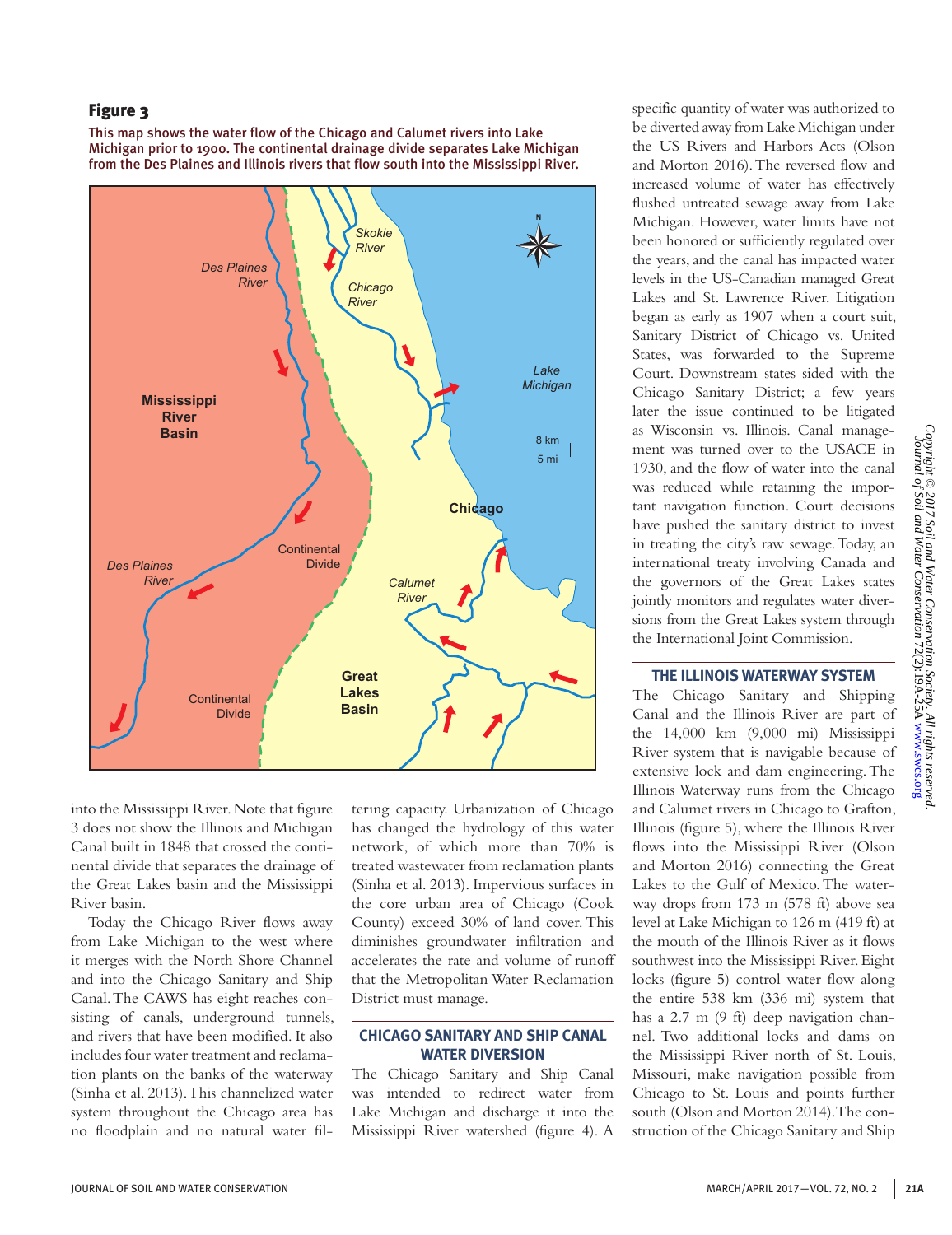## Figure 4

This 2015 map shows the direction of the water in the Chicago canals after the Chicago and Calumet rivers were reversed to carry wastewater away from Lake Michigan into the Chicago Sanitary and Ship Canal and south into the Illinois Waterway and the Mississippi River.



Canal and the reversing of the Chicago River to flow out of rather than into Lake Michigan made this waterway a major route for shipping goods to be transported to international markets between the port of Chicago and the port of New Orleans, Louisiana, at the mouth of the Mississippi River (Weeks 2008).

## **MUNICIPAL WASTEWATER AND INDUSTRIAL SEWAGE SLUDGE**

Not only do the locks on the Chicago area canals enable ships to move through the waterway, they also separate and control the flow of waters between Lake Michigan and the Illinois Waterway. During high precipitation events, the Chicago water treatment system cannot always store and treat the excess water because of the volume and rate of runoff. When this happens, the locks are opened, and untreated sewage, excess runoff, and stormwater flow directly into Lake Michigan. This overflow introduces viruses, microbes, and nutrients (nitrogen [N] and phosphorus [P]) into nearshore waters affecting city beaches and native species of fish (Sible et al. 2015).

Another challenge the Metropolitan Water Reclamation District must manage is the sewage sludge that is removed during the treatment of Chicago's residential and industrial wastewaters. The industrial waste and sewage sludge contains heavy metals, such as cadmium (Cd). The Calumet and Chicago sludge from wastewater treatment plants have been shipped on barges for over 40 years to Knox County to reclaim strip mine soils with the hope of returning the land to agricultural production (Henesly et al. 1982). However, there has been concern that the heavy metals would contaminate the food supply if reclaimed strip mined areas are put back in agricultural production. As a result, the Knox County strip mines have become waste disposal sites rather than corn (*Zea mays* L.) and soybean fields (*Glycine max* [L.] Merr.). The sludge is also used to reclaim made land along the rivers.

#### **CALUMET-SAG CANAL AND THE TUNNEL AND RESERVOIR PLAN**

Lake Michigan is not only connected to the Des Plaines and Illinois rivers by the Chicago River but also by the Calumet-Sag Canal (figures 4 and 6). This canal, dug between 1911 and 1922, is 26 km (16 mi) long and starts at the Little Calumet River, cuts through the Valparaiso moraine (or continental drainage divide), and merges with the Chicago Sanitary and Ship Canal north of Lockport. Prior to 2006, the Calumet-Sag Canal was used by barge traffic in an active industrial zone. After 2006, it became a primary conduit for wastewater from southern Cook County and the Chicago area TARP. The TARP is intended to address two water problems: (1) expand the sewer system capacity so that raw sewage is not released into the Chicago River during high rain events, and (2) manage flooding within the metropolitan Chicago area (Ward 1994; Schmidt et al. 2009).

Essentially, the TARP is a river constructed under the city consisting of 176 km (110 mi) of tunnels and reservoirs that capture and hold stormwater and raw sewage until it can be treated and released into the Calumet and Des Plaines rivers. The first phase consists of a system of tunnels ranging from 2.7 to 10 m (9 to 33 ft) in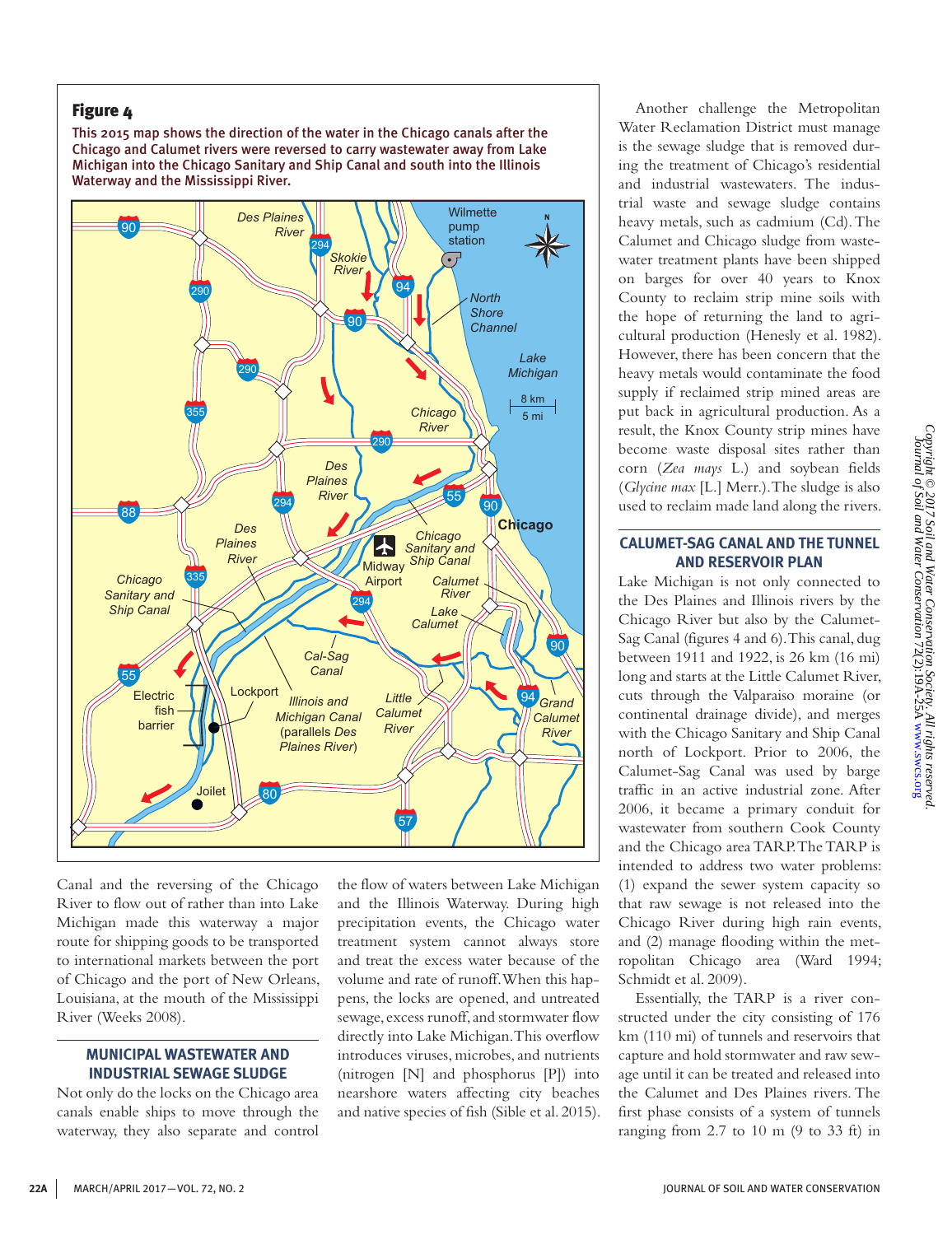diameter and dug up to 107 m (350 ft) deep that are designed to intercept 8.7 billion L (2.3 billion gal) of stormwater and sewage overflow and direct it into multibillion liter (billion gallon) underground storage reservoirs (Ward 1994). This phase, built between 1975 and 2006 at a cost of more than US\$3 billion, has captured and treated more than a trillion gallons of wastewater since 1985 (Lydersen 2011). The second phase, managed by the USACE as a flood control project, is estimated to be completed in 2029. The TARP will have a 66 billion L (17.5 billion gal) capacity of sewage and stormwater storage once completed.

Three storage reservoirs in the system are large rock (primarily dolomite) quarries with considerable capacity: Gloria Alitto Majewski Reservoir (1,327 million L [350 million gal]); Thornton Composite (29.9 billion L [7.9 billion gal]); and McCook Reservoir (37.9 billion L [10 billion gal]). The tunnels are more than three stories high and were built using state-of-the-art, laser-guided tunnel boring machines that weigh 907 t (2 million lb) (Ward 1994). Computer controlled steel disks within the cutter head break up the rock and deposit excavated materials on conveyors that can automatically move about 6,880 m<sup>3</sup> (9,000 yd3 ) daily (Ward 1994).

#### **BIGHEAD AND SILVER CARP AND THE MANMADE CHICAGO CANALS**

The extensive tunnel and canal system through Chicago has been highly effective in reducing urban flooding and controlling release of wastewater that could pollute Lake Michigan. However, the Chicago canal and waterway system connecting the Illinois Waterway and Mississippi River to Lake Michigan presents a new threat to the lake: Asian carp. The silver carp (*Hypophthalmichthys molitrix*), also known as flying carp (Olson and Morton 2016), were first introduced into Arkansas catfish farms in 1970 to control algae. Silver carp have since escaped into the Mississippi River system and migrated upstream into tributaries. These large carp jump above the water to make their way upstream (figure 7) and can grow to 23 kg

## Figure 5





## Figure 6

The Calumet-Sag Canal drains treated wastewater from the south side of Chicago and suburbs into the Chicago Sanitary and Ship Canal.

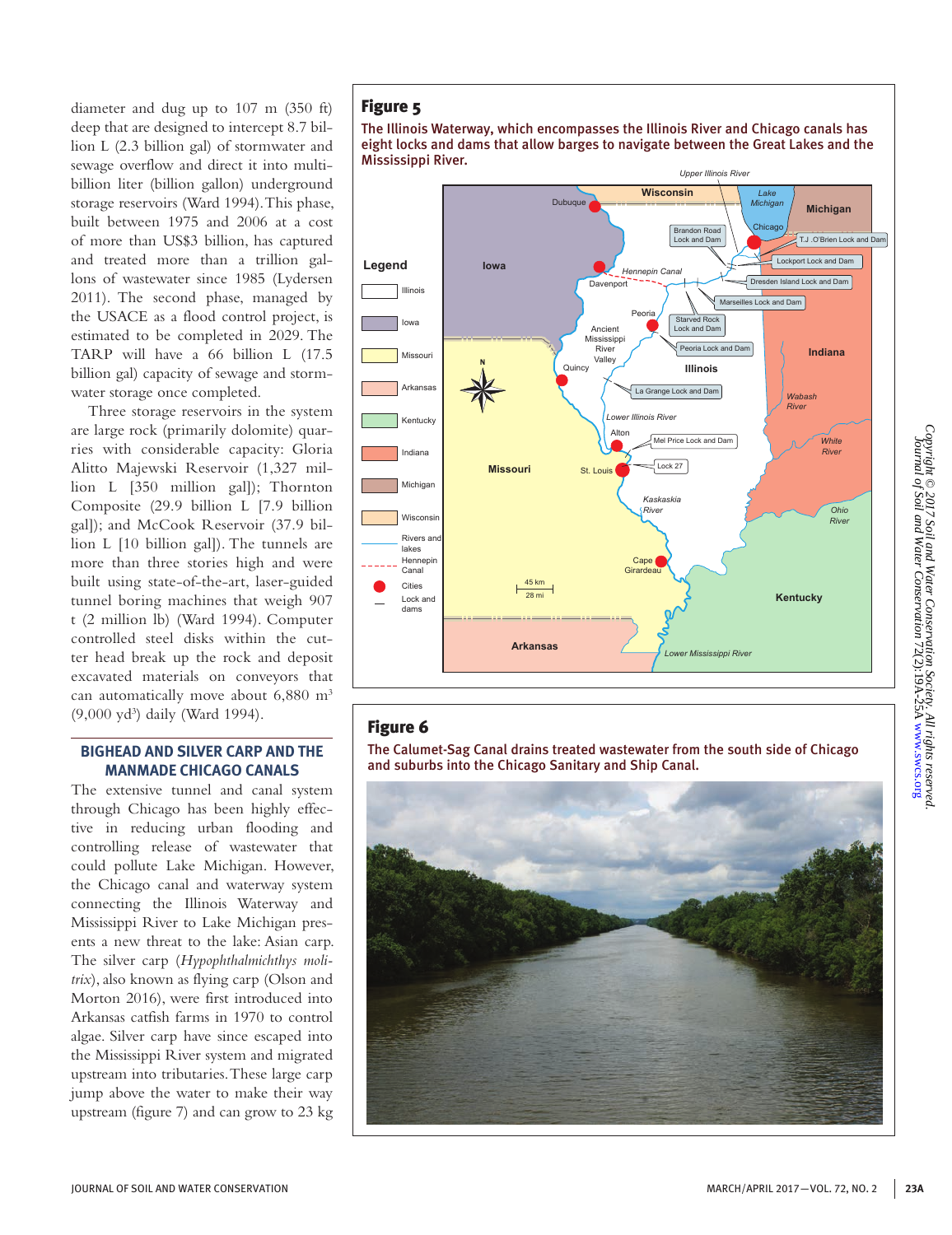## Figure 7

Flying Asian carp jump out of the water to travel upstream on the Illinois River at the Marseilles Lock and Dam.



(50 lb) or more. As an invasive species, the Asian carp threaten native river and lake species of filter feeding fish by voraciously consuming the bottom of the food chain.

 There are several kinds of carp that have spread (or are spreading) around North America, and the two that have received the most attention at present are the silver carp and bighead carp (*Hypophthalmichthys nobilis*) (personal communication with Cory David Suski, Department of Natural Resources and Environmental Sciences, University of Illinois). There are other carp (black carp [*Mylopharyngodon piceus*] and grass carp [*Ctenopharyngodon idella*]) that are less prominent, but silver and bighead are the biggest concern at present as there are 18 different paths by which they can pass from the Mississippi River basin into the Great Lakes (Olson and Morton 2016). Most of these paths only have water at certain times of the year, but the Chicago Waterway is the most prominent concern because the extensive network of canals and tunnels have water year round. The carp do not displace native fish but outcompete them for food, and several fish species (particularly filter feeding fish) have experienced reduced environmental

conditions, likely through competition, according to Dr. Suski.

Three electric fish barriers have been built by the USACE to prevent Asian carp from entering Lake Michigan (figure 8). The Chicago Sanitary and Ship Canal was temporarily closed on December 2, 2009, after the USACE disclosed on November 20, 2009, that Asian carp DNA was found above the electric barrier (figure 8). The US Environmental Protection Agency and the Illinois Department of Natural Resources applied rotenone in the water to destroy any fish that had escaped north of the Lockport electric barrier. Inspection of the fish kill and two months of intensive commercial fishing and electrofishing did not find any Asian carp. Alarmed by the potential disaster of Asian carp in Lake Michigan, Michigan State Attorney General Mike Cox filed a lawsuit on December 21, 2009, with the US Supreme Court seeking the immediate closure of the Chicago Sanitary and Ship Canal. Codefendants named in the lawsuit were the State of Illinois and the USACE, who constructed and manage the canal. The main arguments presented against closing the canal were economic with estimates of more than US\$1.5 billion a year in lost revenues from millions of tons of grain, coal, iron (Fe) ore, and other barge shipments if they were not able to use the waterway, as well as job losses. Rebuttal from the Great Lake states of Michigan, Minnesota, and Ohio

## Figure 8

An electric fish barrier on the Chicago Sanitary and Ship Canal prevents invasive species in the Illinois Waterway from entering Lake Michigan.